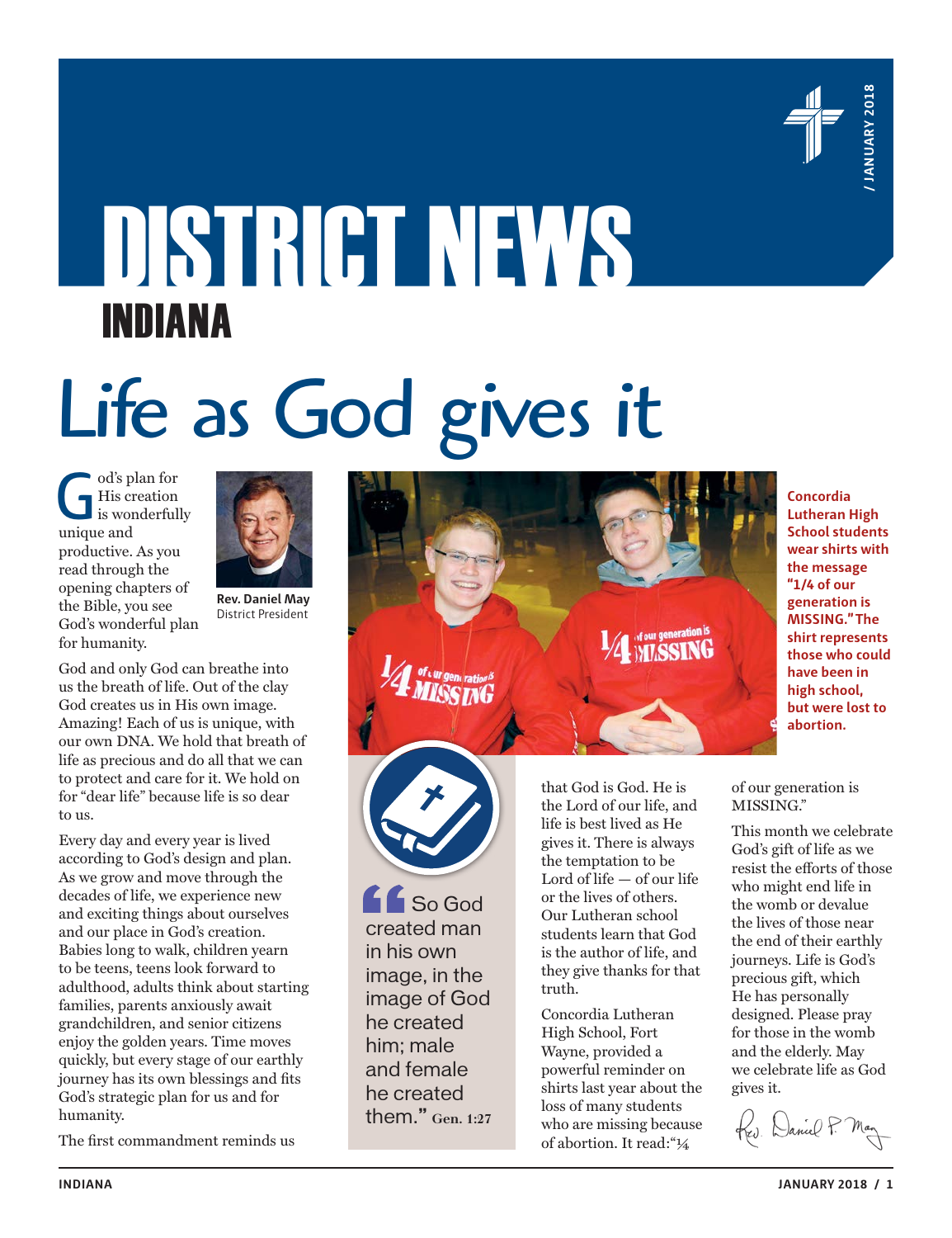### **FRIICATION**

# **Celebrate Lutheran schools!**

#### **NATIONAL LUTHERAN SCHOOL WEEK** JAN. 21-27

Lutheran schools are the second-greatest investment that we have for passing on the Christian faith to our children and young adults. LCMS churches are our first investment for helping us accomplish this task for children, young adults and adults.

**Dr. Jon Mielke** Executive Counselor for Christian Education

The teaching of the Christian faith—Christian pedagogy—

separates our Christian classrooms from other private and public classrooms. Christian teachers in our Lutheran schools not only invest considerable time in lesson preparation, but also intentionally look for moments throughout the day when they can share their faith and direct their students back to the cross of Jesus.

I have often written that Lutheran schools are the congregation's porch to their community. Christian teachers in our Lutheran schools seek opportunities for students to participate in a variety of service projects and activities that engage congregation members and communities at large.

The theme for NLSW 2018 is "It's Still All About Jesus," taken from Heb. 13:8. Lutheran schools throughout the Indiana District involve their students in a number of activities before, during and long after National Lutheran Schools Week. Following are some examples of what our schools have done or are doing.

**Students from Our Shepherd, Avon, were champions of the Indianapolis Lutheran Schools Bible Quiz Team challenge in 2016.**



#### **➢ Ascension, Fort Wayne**

Students had a "penny war" for hurricane relief. Students raised \$900 for volunteers to purchase and distribute supplies for those in need in small towns around Corpus Christi, Texas.

#### **➢ St. Peter-Immanuel, Decatur**

Students participated in Operation Christmas Child and put together boxes of goods for children. The school also collected items for Hurricane Harvey relief.

#### **➢ Trinity, Crown Point**

The church will send a team of congregation members to Guatemala this month. Students are gathering items for the trip. An eighth-grade student is participating in the trip.

- **➢ Indianapolis Lutheran High School**
- **➢ Concordia Lutheran High School, Fort Wayne**
- **➢ Trinity Lutheran High School, Seymour**

Students in all three schools are helping families affected by Hurricane Harvey by purchasing gift cards or collecting needed items.

In addition, students at Indianapolis Lutheran High School participated in "Changing Footprints," a service project that involved students donating shoes for families in need. Students at Concordia participated in the Allen County Christmas Bureau's Adopt-A-Family program. Students purchased and wrapped gifts and provided Christmas meals.

Students at Trinity have designated their chapel offerings and collected items for families in Puerto Rico. Three students from Puerto Rico currently attend Trinity.

#### **➢ Holy Cross, Indianapolis**

Students are collecting and sending their chapel offerings to Lutheran South Academy in Houston, which was impacted by Hurricane Harvey.

#### **➢ White Creek, Columbus**

Kindergarten and second-grade teachers and students facilitated and hosted a luncheon for parents, grandparents and other family members. Junior high students performed a reenactment of the Reformation, wearing costumes representing key figures. Student narrators explained the significance of the Reformation.

#### **➢ Ascension Lutheran Christian School, Gary**

Faculty members are reaching out to the community by facilitating and hosting events for parents.

#### **➢ Lutheran South Unity School, Fort Wayne**

Faculty and students hosted Rep.

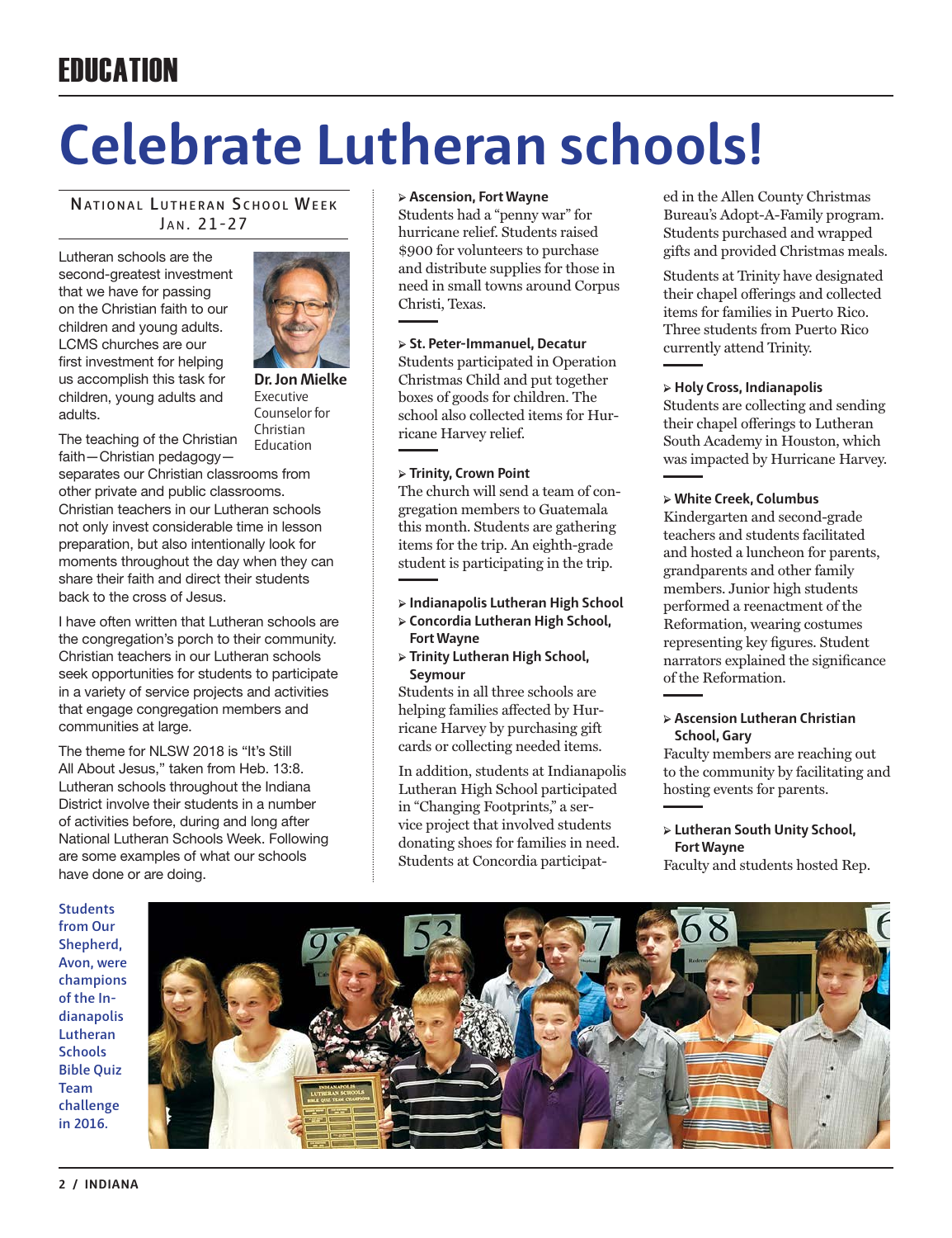### **FRIICATION**





Bob Behning. Student ambassadors led him on a tour of the school. Behning spoke with students and parents, and he was greeted in each classroom by room hosts.

#### **➢ Wyneken Memorial, Decatur**

Faculty and students have taken part in several activities, including writing and delivering Honor Flight letters, presenting a school musical on the Reformation and life of Martin Luther, titled "Echoes of the Hammer," collecting chapel offerings for Pack Away Hunger, and hosting a "Bible Truths" night during which students creatively presented the truths of Scripture.

#### **➢ St. Peter's, Columbus**

Faculty and students continue to support Redeemer of the World Lutheran School in Santiago Zamora, Guatemala. St. Peter's recently sent 11 youth to Guatemala on a mission trip.

**➢ Suburban Bethlehem, Fort Wayne** Faculty and students have been involved with Hurricane Harvey relief, supporting Lutheran South Academy in

**Grandparents Day is celebrated at White Creek Lutheran School, Columbus.**

**Students from St. Peter's, Columbus, went to Guatemala for a mission trip.**

Houston through their chapel offerings. Students have also donated food items and stocked shelves at the community food shelf at St. Matthew's on Getz Road.

#### **➢ Calvary Lutheran, Indianapolis**

Kindergarten through fourth graders partnered with senior congregation members, packing boxes for their service project, Operation Christmas Child. Faculty and students are also involved with the Hurricane Harvey Relief Project.

#### **➢ St. John's Kendallville**

Kindergarten through third-grade students participated in Operation Christmas Child and packed shoeboxes with items for families in need.

#### **➢ Our Savior, Louisville, Ky.**

Faculty and students continue to gather items and pack boxes for Samaritan's Purse and Operation Christmas Child. In addition, as part of the Hurricane Harvey Relief Project, \$650 was collected and sent to the Lutheran Education Association in Houston, and \$250 in gift cards was sent to a former staff member whose school was damaged.

#### **➢ Our Shepherd, Avon**

Faculty and students raised \$405 for Lutheran South Academy as part of the Hurricane Harvey Relief Project, and filled shoeboxes for Operation Christmas Child.

#### **➢ St. Peter's Lutheran, Fort Wayne**

This is the fourth year that students have collected socks for the Fort Wayne Rescue Mission. Each year the number of donated socks has increased. Students hope to collect 5,000 pairs of socks.

#### **See SCHOOLS, page 6**



**Students at Our Shepherd, Avon, packed boxes for Operation Christmas Child.**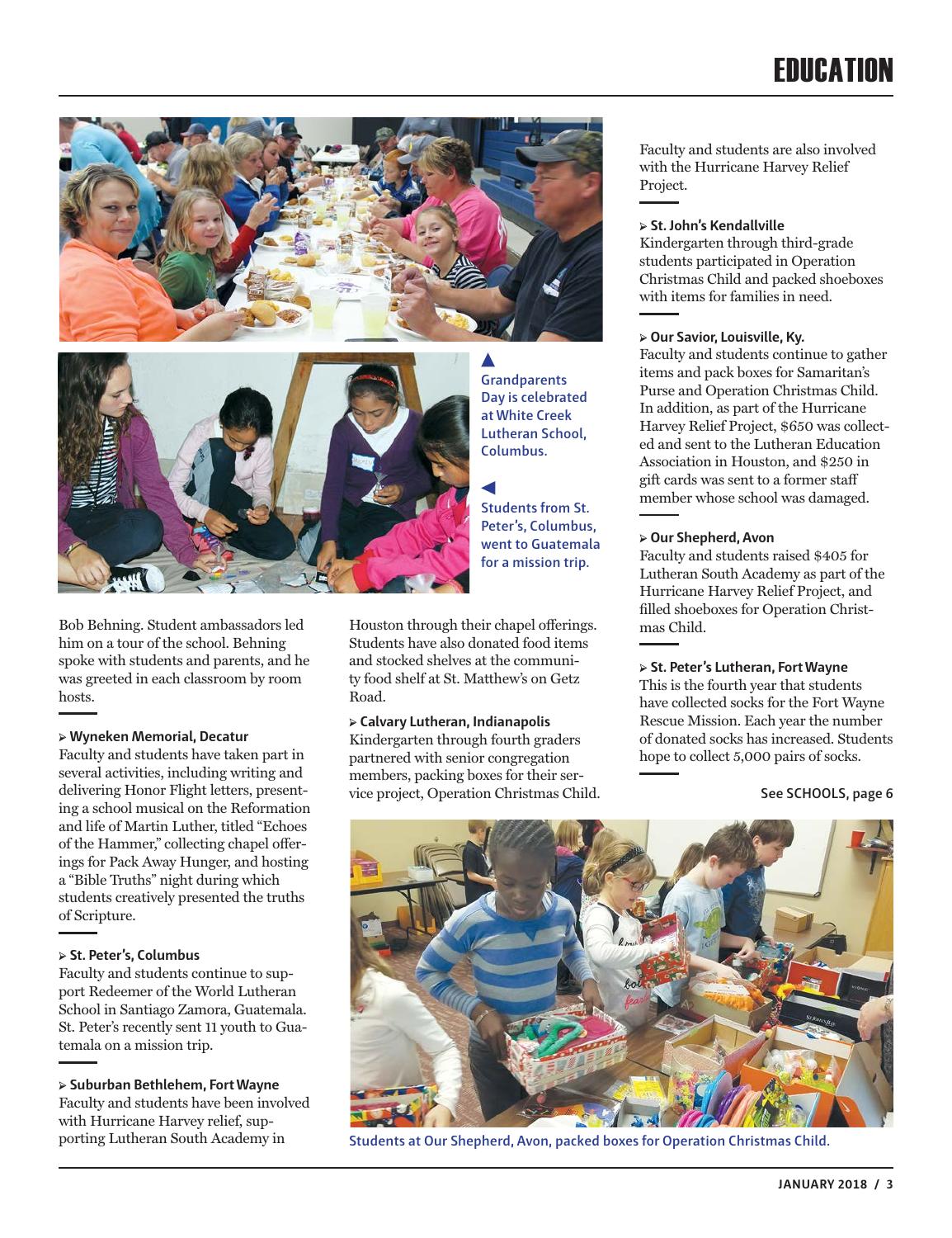### **STEWARDSHIP**



### **The blessing of teaching children**

**O**<br> **CONFIGURE BLESSINGS**<br>
that God has given **greatest blessings** me is the blessing of children who are Christians themselves and who in turn are teaching the faith to their children (my grandchildren).

**Rev. Geoff Robinson Outreach** Executive

As I reflect on this reality, I give all glory to God the Holy Trinity! By His grace, my loved ones and I are Christian. I thank God that my mother was raised by her parents to love Jesus. And that they faithfully took her to church. My mother made sure that her children were taught about Jesus, and she saw that we faithfully heard the preaching and teaching of God's Word through our church attendance.

The truth is that God uses  $us - as$ Luther taught in the Small Catechism — to instruct our children in God's Word. I am referring to Luther's pointed statement which begins each section of the catechism: "As the head of the family should teach them in a simple way to his household."

It is indeed a great blessing to teach your children. I suggest that you consider teaching them as soon as they are able to talk. In my family, suppertime was when we taught

our children the Word of God as it is explained in the Small Catechism, discussed theology and taught them to give thanksgiving to God for the blessings that He gives to us. Christian education is so very important! It has lasting, eternal value. It is through the preaching and teaching of the Holy Word of God that the Holy Spirit works to call people by the Gospel into true faith in Christ Jesus.

In the Gospel we learn of the marvelous grace that God showers upon us even though we don't deserve it. The Law shows us our sin, but the Gospel tells us of Jesus Christ, who took our sins upon Himself, paid the price of them with His life and death, and rose again victorious over sin, Satan and death for us. We receive this forgiveness of our sins and life eternal through the hand of faith, which the Holy Spirit calls forth in us.

Further, Holy Scripture teaches of the great gift that life is to us, and we learn that we are indeed fearfully and wonderfully made. We are all unique individuals. And even though this is absolutely true, we also learn in Holy Scripture that God intimately knows each one of us and loves us, and He desires that we come to the knowledge of truth and be saved eternally.

That is certainly something to teach to your children and grandchildren!

## *Get a life!*

In 1971, there was a young, married working couple who decided to adopt a child. Adoption is a wonderful way to form a Christian family. The child's biological parents were unmarried and decided to give their son up for adoption rather than have an abortion.



**Ken Schilf** Council of Resources

In Indiana in 2015, there were 7,954 abortions, compared to 1,245 adoptions. Although the abortion rate is dropping, we as Christians need to continue to promote adoption as the God-pleasing alternative.

Those children could have been raised to be Christian stewards, serving our Lord and Savior Jesus Christ. Undeserving as we are, God uses us as His hands, feet and mouth.

"For we are God's workmanship, created in Christ Jesus to do good works, which God prepared in advance for us to do." **— Eph. 2:10**

Just think how many more could be witnessing stewards if those babies hadn't been aborted.

We have four baptized children. One is already in heaven. But there is no difference between our adopted son and our two girls. The writer of Hebrews tells us that regardless of our heritage or occupation, we are called to "serve the living God." (Heb. 9:14).

And no matter our age, we serve God by serving others. We're in a new year and have a chance to give someone a new life in Christ through the power of the Holy Spirit.

As Christian stewards, we give because God first gave:

"For God so loved the world that He gave His one and only Son, that whoever believes in Him shall not perish but have eternal life." **— John 3:16**

As forgiven and redeemed people filled with God's grace, we respond with gratitude and thanksgiving for who God is and what He does for us. Giving of our time, talents and treasures becomes a privilege and an opportunity, rather than an obligation.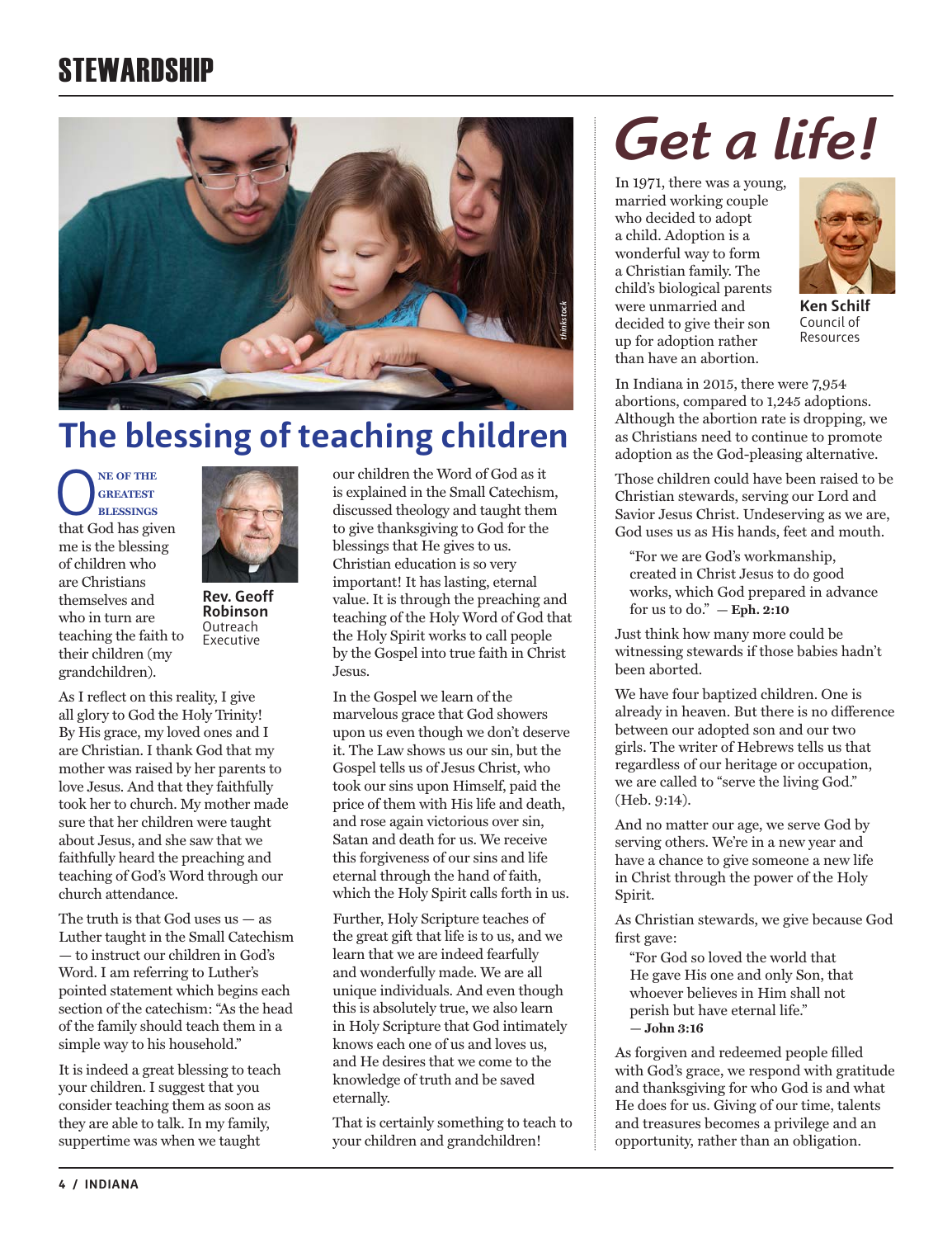### DISTRICT NEWS

### **CALENDAR OF EVENTS**

#### **JANUARY**

Happy New Year

**14**

**1**

March for Life, *Chicago*

#### **16-19**

Symposia Series 2018 *Concordia Theological Seminary, Fort Wayne*

**19**

March for Life, *Washington, D.C.*

#### **21**

Public Lecture Series *Concordia Theological Seminary, Fort Wayne*

#### **21-27**

National Lutheran Schools Week

#### **FEBRUARY**

**9-11** Katie Retreat for Pastors' Wives *Inn of DePauw, Greencastle*

#### **9**

Deadline for overtures to be sent to the Indiana District president for the 2018 Indiana District Convention



**19-20** Circuit Visitors Conference *District Office, Fort Wayne* 

**26-28** NDCE Tri-State Conference, *Toledo*

#### **MARCH**

**1** Deadline for calls for candidates and vicarage applications to be in the president's office

#### **15**

Indiana District board of directors meeting

### **Share your news!**



Do you have exciting news you'd like to see published in the Indiana District *Lutheran Witness*? We'd love to share your news and see photos of what's happening in our district! Be sure to send in your submissions.

**The deadline for the March issue of** *The Lutheran Witness* **is Jan. 10.** 

Your stories and photos are welcomed and most appreciated. Please send all submissions to Jan Koenig at **jan.koenig@in.lcms.org** or by postal mail to: **Lutheran Witness Editor Indiana District LCMS 1145 South Barr St. Fort Wayne, IN 46802**

Please remember that photos sent electronically should be in high resolution, with a minimum of 300 dpi.

### **January Prayer List**

#### **Week of January 1**

› Mid-South District

- › Circuit 9
- › Ascension, Fort Wayne
- › Concordia, Fort Wayne
- › Gloria Dei, Fort Wayne › Promise, Fort Wayne
- › St. Peter, Fort Wayne
- › Prince of Peace, Grabill
- › Emanuel, New Haven
- › Martini, New Haven
- › St. Paul, New Haven
- › Christ, Woodburn
- › Zion, Woodburn
- › Mission: Campus Ministry,
- › Ball State University
- › RSO: Camp Lakeview, Seymour

#### **Week of January 8**

› Minnesota North District

#### › Circuit 14

- › Christ, Brownsburg
- › Holy Cross, Crawfordsville
- › Peace, Greencastle
- › Messiah, Indianapolis
- › Our Shepherd, Avon
- › Immanuel, Terre Haute
- › Living Christ Plainfield
- › Mission: Campus Ministry,
- › University of Louisville
- › RSO: Camp Lutherhaven, Albion

#### **Week of January 15**

- › Minnesota South District
- › Circuit 22
- › Concordia, Evansville
- › Immanuel, Evansville
- › Messiah, Evansville
- › St. Paul, Evansville
- › Trinity, Evansville
- › Trinity Darmstadt
- › St. John, Vincennes
- › St. Peter, Vincennes
- › Mission: Campus Ministry, Indiana
- State University › RSO: Cedar Lake Lodge, LaGrange, Ky.

#### **Week of January 22**

- › Missouri District
- › Circuit 1
- › Grace, Dyer
- › Concordia, Hammond
- › Trinity, Hammond
- › Redeemer, Highland
- › Trinity, Lowell
- › St. Paul, Munster
- › Peace, Schererville
- › Mission: Campus Ministry, Fort Wayne
- › RSO: Concordia Publishing House, St. Louis

#### **Week of January 29**

- › Montana District
	- › Circuit 10
	- › Peace, Berne
	- › Immanuel, Decatur

**JANUARY 2018 / 5**

- › St. John, Decatur
- › St. Paul, Decatur
- › St. Peter, Decatur
- › Zion, Decatur
- › Zion (Friedheim), Decatur

› Prince of Peace, Hartford City › Mission: Asian Ministry, › Cornerstone, Carmel › RSO: Cranach Institute, Fort

- › Emmanuel (Soest), Fort
- Wayne
- › St. John, Monroeville
- › Bethlehem, Ossian › New Hope, Ossian › Faith, Roanoke

Wayne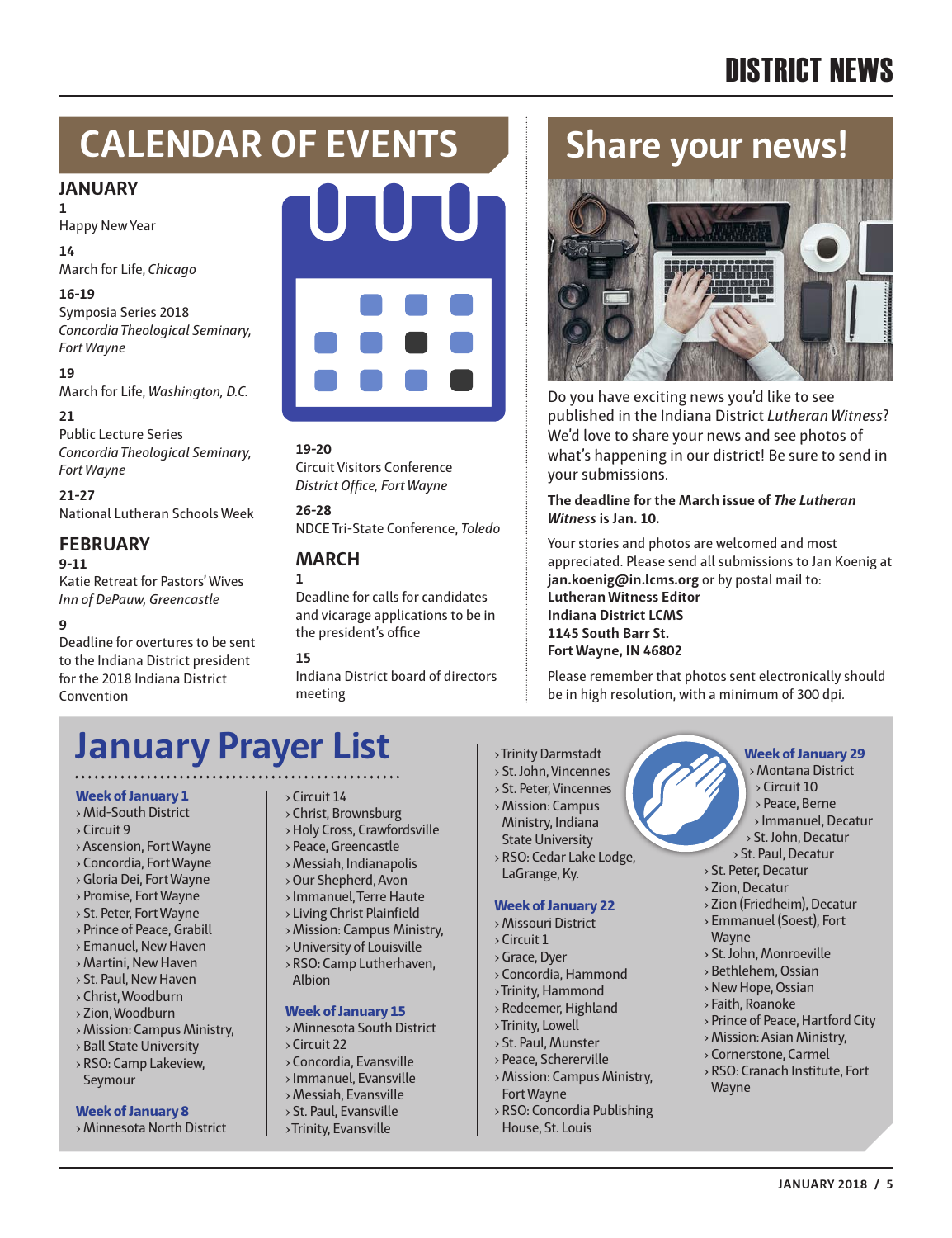### DISTRICT NEWS



### **Trinity gets special 'visitors'**

On Oct. 15, following their annual loyalty banquet, members of Trinity Lutheran Church, Darmstadt, received "visits" from Lutheran hymn writers. These included Johann Rist, Johann Heermann, Paul Gerhardt, and, of course, Martin Luther. After each of these men shared details about their life and work, the banquetgoers joined in singing one of their hymns.



### **Blessings in La Porte**

The Rev. Kendall Schaeffer was installed as assistant pastor of St. John's Lutheran Church and School, La Porte, on Oct. 22. Pictured are, from left (front row) the Revs. David Solum, Immanuel, Michigan City; Schaeffer, Ronald Brauer, St. John's senior pastor; Joel Zipay, St. John, La Crosse, and St. John, Wanatah; (back row) Josh Osbun, First, Hanna; Melvin Meyer; Richard Ungrodt, and Steven Latzke, Our Redeemer, South Bend.

#### **SCHOOLS (CONTINUED FROM PAGE 3)**

#### **➢ St. John's, Indianapolis**

Faculty and students partnered with congregation members for the Hurricane Harvey Relief Project, setting a goal of raising \$1,065. That amount was selected because Houston's Lutheran South Academy is 1,065 miles from Indianapolis. They raised \$3,862 to support the Houston school, far exceeding their goal.

#### **➢ St. Paul's, Fort Wayne**

Faculty and students partnered with Lutheran Social Services for the Adopt-A-Family Christmas program. Students donated items and chapel collections to families in need. The gifts were wrapped by students and taken to Concordia Lutheran High School for distribution.



2018 NATIONAL LUTHERAN SCHOOLS WEEK

#### **➢ Central, New Haven**

Faculty and students participated in two service projects: Operation Christmas Child and the Hurricane Harvey Relief Project.

Lutheran schools throughout the<br>
Lutheran District keep Jesus Christ as their cornerstone. Lutheran schools continue to offer students a rigorous curriculum that is integrated with various service projects to share the love of Jesus with many.

A parent whose children attended Peace Preschool, Fort Wayne, summed it up perfectly: "I'm waiting on Max to get out of preschool. I'm standing here and it is really hitting me that in just a few weeks this preschool won't be a part of our everyday lives anymore because Max is starting kindergarten. I feel so thankful and blessed that each of our children was able to experience the love these amazing teachers and staff have for them! How do you properly express such a grateful feeling?"

We give thanks to God for Lutheran schools and Lutheran congregations. We give thanks that Lutheran schools continue to teach that "It's Still All About Jesus."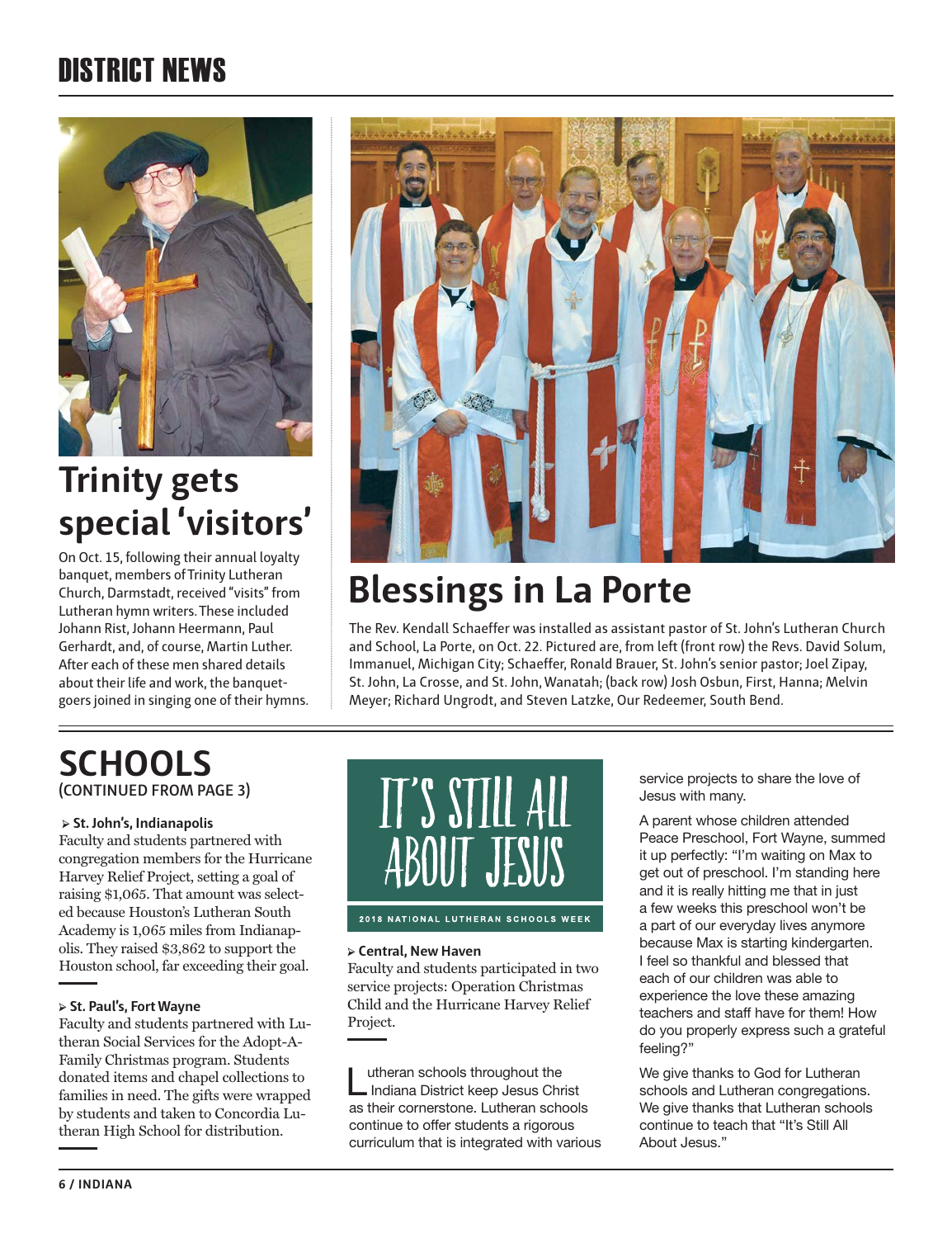### **CELEBRATIONS**

### **JANUARY ANNIVERSARIES**

**DEC. 7**

Mr. & Mrs. Jack Wheeler, 57 St. Peter's, Brownstown

**DEC. 27** Mr. & Mrs. Eugene Peters, 54 St. Peter's, Brownstown

**Jan. 1** Mr. & Mrs. Will Doehrman, 63 Holy Cross, Fort Wayne

Mr. & Mrs. Bob Nehrt, 63 St. Peter's, Brownstown

**Jan. 2** Mr. & Mrs. Edward Hession, 53 St. James, Lafayette

**Jan. 3** Mr. & Mrs. Vern Holzhauer, 60 Faith, Demotte

**Jan. 5** Mr. & Mrs. Richard Rodenbeck, 63 Holy Cross, Fort Wayne

**Jan. 6** Mr. and Mrs. Jesse Kovener, 66 Immanuel, Seymour

**Jan. 7** Mr. & Mrs. Ed Drochner, 62 Calvary, Plymouth

**Jan. 8** Mr. & Mrs. Mike Owens, 52 Faith, Louisville

**Jan. 9** Mr. & Mrs. Henry Nieman, 53 Immanuel, Seymour

**Jan. 11** Mr. & Mrs. Gary Davis, 60

St. John, Indianapolis Mr. & Mrs. Don Hartig, 65 Our Redeemer, Evansville

**Jan. 12** Mr. and Mrs. Gene Woodard, 61 Immanuel, Seymour

**Jan. 15** Mr. & Mrs. John Leisge, 63 Faith, Demotte

Mr. and Mrs. Benjamin Wheeler, 52 Immanuel, Seymour **Jan. 16**

Mr. & Mrs. Melvin Hancock, 58 St. John, Lanesville Mr. & Mrs. Robert Hoffman, 58 Zion, Decatur

**Jan. 17** Mr. & Mrs. Bob Price, 55 Concordia, Louisville

**Jan. 18** Mr. & Mrs. Jerry Hall, 60 Immanuel, Seymour

#### **Jan. 2**1 Mr. & Mrs. LeRoy Elwood, 51

Our Redeemer, Evansville Mr. and Mrs. Allen Harvey, 52 St. Peter, North Judson Mr. & Mrs. Gwin Kahl, 51

Grace, New Albany **Jan. 24** Mr. & Mrs. Joseph Hiser, 65 St. John, Lanesville

> **JAN. 14** John Osborn, 92 Concordia, Louisville Dorothy Boze, 90 Emmaus, Fort Wayne

Albany **JAN. 16** Iona Wampner, 94 St. John, Indianapolis Lucille Wessel, 92, Immanuel, Seymour **JAN. 19** William Knipstein,

91

**JAN. 21 Lorene Baumgart,** 

**101**

Zion, Fort Wayne

**Jan. 25**

Mr. & Mrs. Frank Zoll, 65 Heritage, Valparaiso Mr. & Mrs. Don Lantz, 60 Holy Cross, Fort Wayne

Mr. & Mrs. Don Schuppert, 60 Grace, New Albany

**Jan. 27**

Mr. & Mrs. John Willenbrock, 55 Cornerstone, Carmel Mr. & Mrs. Jim Ray, 50 Holy Cross, Fort Wayne

**Jan. 28**

Mr. & Mrs. Thomas Kalberer, 68 Trinity, Hobart

Mr. & Mrs. Ralph Spurgeon, 67 St. Peter's, Brownstown

**Jan. 29** Mr. & Mrs. Harold Pierz, Jr., 52 Faith Demotte

Mr. and Mrs. Dale Siefker, 52 Immanuel, Seymour

**Jan. 30** Mr. & Mrs. David Brooks, 53 Immanuel, Seymour

Mr. & Mrs. Phillip DeBolt, 59 St. John Bingen, Decatur

Mr. & Mrs. Robert Minick, 58 Trinity, Hobart

#### J**an. 31**

Mr. & Mrs. Wallace Prentice, 65 Immanuel, Avilla

Mr. & Mrs. Russell Griswold Sr., 60 St. James, Lafayette.

### **JANUARY BIRTHD**

**DEC. 2** John Lose, 95, Faith, Louisville

**DEC. 4** Vivian Spurgeon, 91 St. Peter's, Brownstown

**DEC. 15** Ruby Fosbrink, 92 St. Peter's, Brownstown

**DEC. 27** Lynn Hinnefeld, 94 St. Peter's, **Brownstown** 

**JAN. 1** Sigrid Haertel, 91 Redeemer, Louisville

**JAN. 2** Ruth Kunkel, 91 Zion, Decatur

**JAN. 4** Vernon Samson, 96 Our Redeemer, Evansville Ruth Nicolet, 95 Emmanuel, Fort Wayne

**JAN.5** Alvea Knipstein, 95 St. John (Bingen), Decatur **JAN. 15** Elmer Klinstiver, 93 Grace, New

**JAN.7** Helen Brooks, 91 Trinity, Hobart

**JAN. 11** Virginia Peck, 92 St. John, Monroeville

Norma Holst, 90 Heritage, Valparaiso

**JAN. 12** Dick Schnute, 91 Cornerstone, Carmel

**St. John, Lanesville** Libby Lantz, 98 Emmanuel, Fort Wayne Janet Kuehner, 91 Grace, New Albany

> **JAN. 22** Fred Roeder, 90 Our Redeemer, Evansville

**JAN. 23** Elvira Preuss, 95 Immanuel, Seymour

**JAN. 24** Katherine August, 96

Zion, Decatur Jeannette Wobith, 91 St. Peter, North

Judson

**JAN. 25** Jewell Wehmiller,  $9<sub>0</sub>$ Emanuel, Dudleytown **JAN. 26** Wilma Orton, 91

Concordia, Evansville Raymond Steinkuhl, 90 Trinity, Darmstadt

**JAN. 27** Doris Cottingham, 95 St. James, Lafayette

**JAN. 29** Kenneth Ranney Sr., 90 Calvary, Plymouth

**JAN. 30** Ralph Imler, 91 Holy Cross, Fort **Wayne** 

### **Need help sharing your faith?**

L CMS<br>WITNESS and Outreach Ministry has announced a new Lutheran evangelism resource, *Every One His Witness*, now available through Concordia



Publishing House (*cph.org* or 822-325-3040).

The Rev. Dr. Mark Wood, director of Witness and Outreach, notes, "Every single baptized believer in Jesus is called to be a witness of His love to the world" while acknowledging that Christians often feel "inadequate, unfit and unqualified" for such work.

Says Wood: "If you want to share the love of Christ with the people in your life, *Every One His Witness* is good news for you! We talk not only about the 'what' and the 'why' of witnessing but the 'how to.' We don't burden you with a bunch of scripts and memorization and all those things that make witnessing seem daunting. Instead, we encourage you to rely on the Holy Spirit, who guides His witnesses into sharing this Good News with the very people He's put into their lives."

Each kit includes one DVD plus materials for 12 people. The cost of the kit is \$129.99 (plus shipping). Supplemental items also are available.

For more information about the program, please visit:

▶ *lcms.org/witness-outreach* or

▶ *facebook.com/*

*EveryOneHisWitness*.